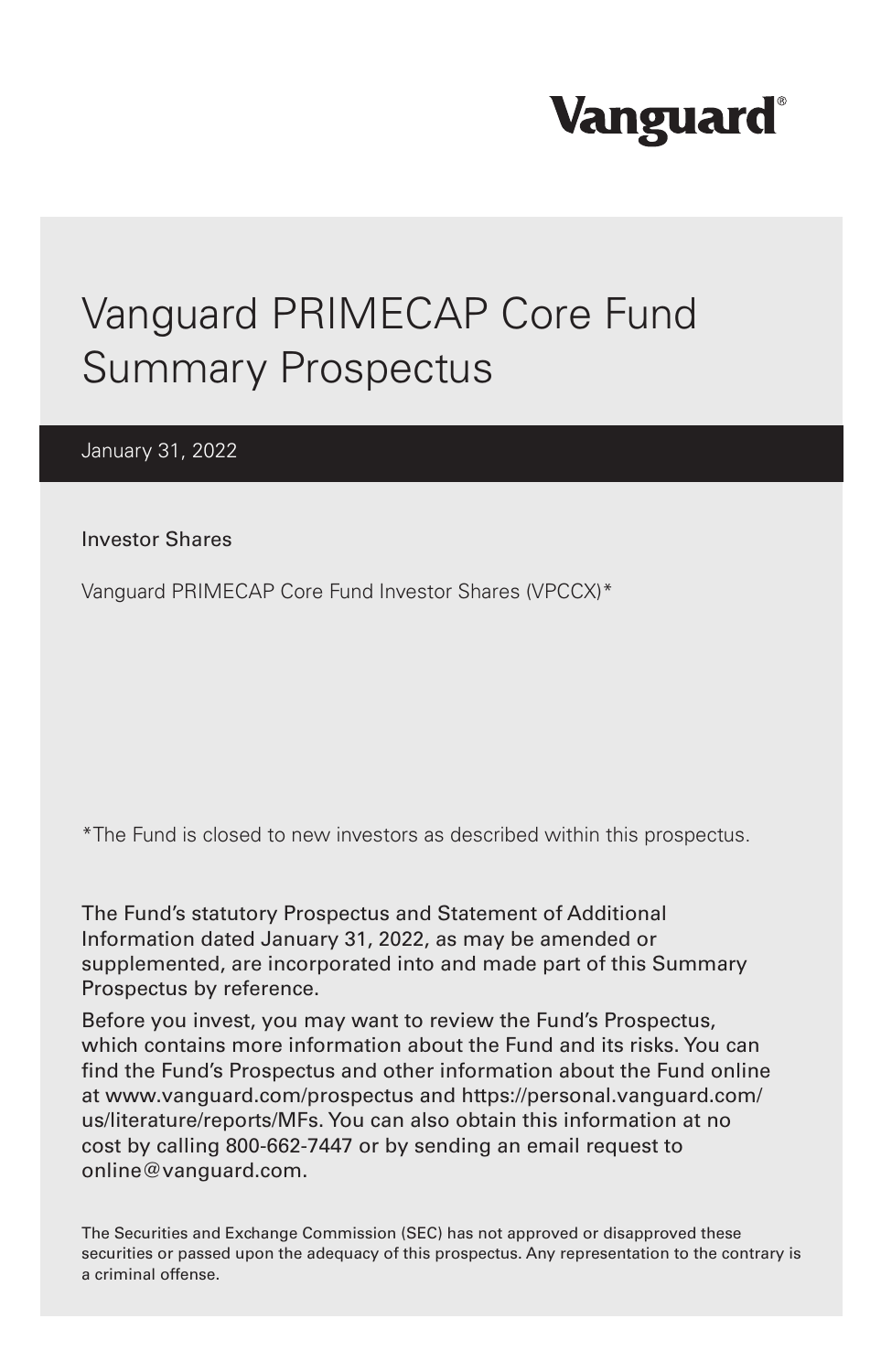#### Investment Objective

The Fund seeks to provide long-term capital appreciation.

#### Fees and Expenses

The following table describes the fees and expenses you may pay if you buy, hold, and sell shares of the Fund. You may pay other fees, such as brokerage commissions and other fees to financial intermediaries, which are not reflected in the table and example below.

#### Shareholder Fees

(Fees paid directly from your investment)

| Sales Charge (Load) Imposed on Purchases            | None |
|-----------------------------------------------------|------|
| Purchase Fee                                        | None |
| Sales Charge (Load) Imposed on Reinvested Dividends | None |
| Redemption Fee                                      | None |
| Account Service Fee Per Year                        |      |
| (for certain fund account balances below \$10,000)  | \$20 |

#### Annual Fund Operating Expenses

(Expenses that you pay each year as a percentage of the value of your investment)

| Management Fees                             | $0.45\%$ |
|---------------------------------------------|----------|
| 12b-1 Distribution Fee                      | None     |
| Other Expenses                              | $0.01\%$ |
| <b>Total Annual Fund Operating Expenses</b> | በ 46%    |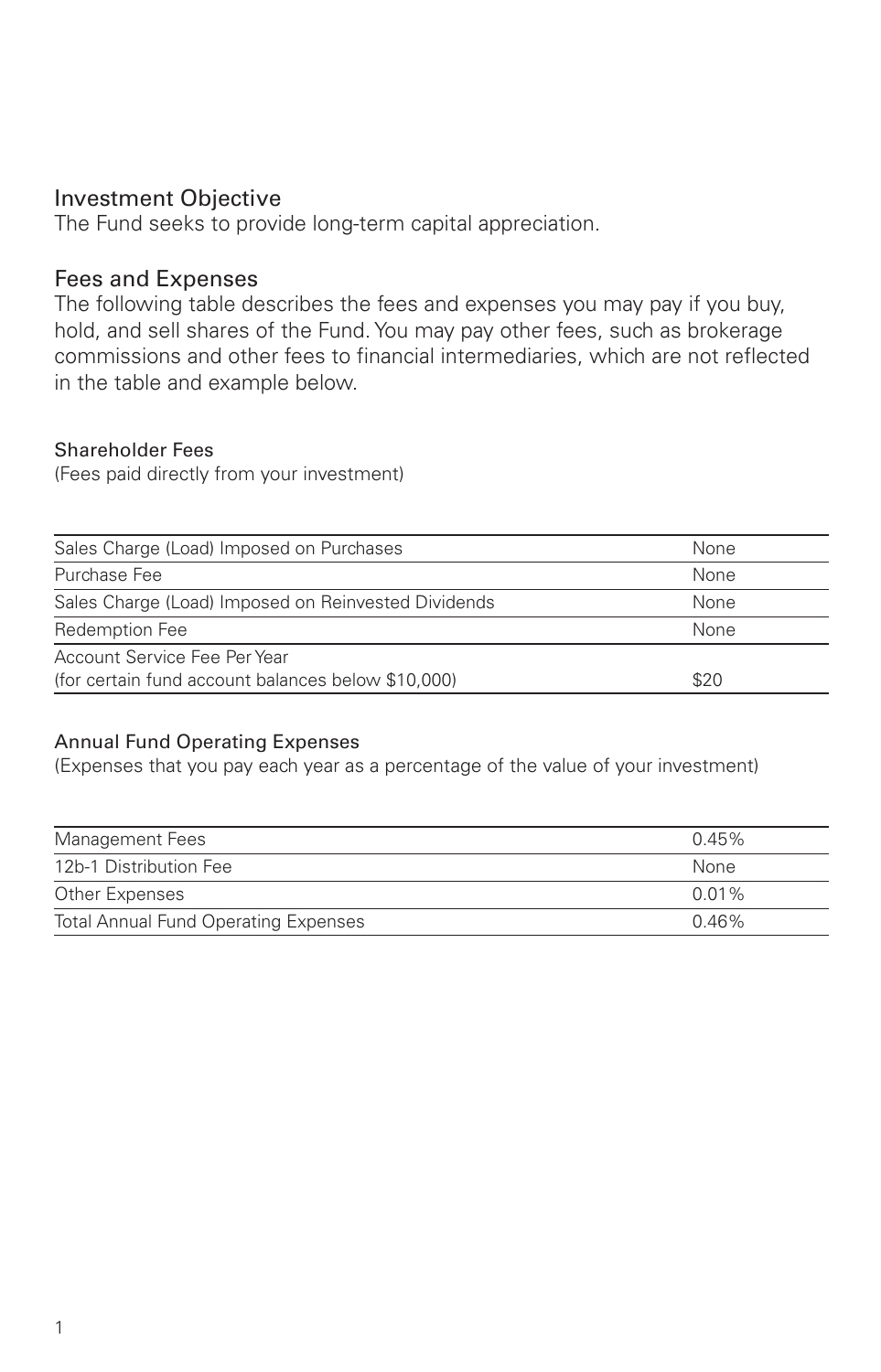# Example

The following example is intended to help you compare the cost of investing in the Fund with the cost of investing in other mutual funds. It illustrates the hypothetical expenses that you would incur over various periods if you were to invest \$10,000 in the Fund's shares. This example assumes that the Fund provides a return of 5% each year and that total annual fund operating expenses remain as stated in the preceding table. You would incur these hypothetical expenses whether or not you were to redeem your investment at the end of the given period. Although your actual costs may be higher or lower, based on these assumptions your costs would be:

| 1 Year | Years | Years |  |
|--------|-------|-------|--|
| \$47   | \$1A8 | \$258 |  |

### Portfolio Turnover

The Fund pays transaction costs, such as commissions, when it buys and sells securities (or "turns over" its portfolio). A higher portfolio turnover rate may indicate higher transaction costs and may result in more taxes when Fund shares are held in a taxable account. These costs, which are not reflected in annual fund operating expenses or in the previous expense example, reduce the Fund's performance. During the most recent fiscal year, the Fund's portfolio turnover rate was 8% of the average value of its portfolio.

#### Principal Investment Strategies

The Fund invests in stocks that its advisor believes offer a good balance between reasonable valuations and attractive growth prospects relative to their peers. Stocks selected for the Fund typically have earnings growth potential that, in the advisor's view, is not reflected in their current market prices. The Fund can invest in stocks across all industry sectors and market capitalizations.

# Principal Risks

An investment in the Fund could lose money over short or long periods of time. You should expect the Fund's share price and total return to fluctuate within a wide range. The Fund is subject to the following risks, which could affect the Fund's performance:

• *Stock market risk*, which is the chance that stock prices overall will decline. Stock markets tend to move in cycles, with periods of rising prices and periods of falling prices.

• *Investment style risk*, which is the chance that returns from the types of stocks in which the Fund invests will trail returns from the overall stock market. Small-, mid-, and large-cap stocks each tend to go through cycles of doing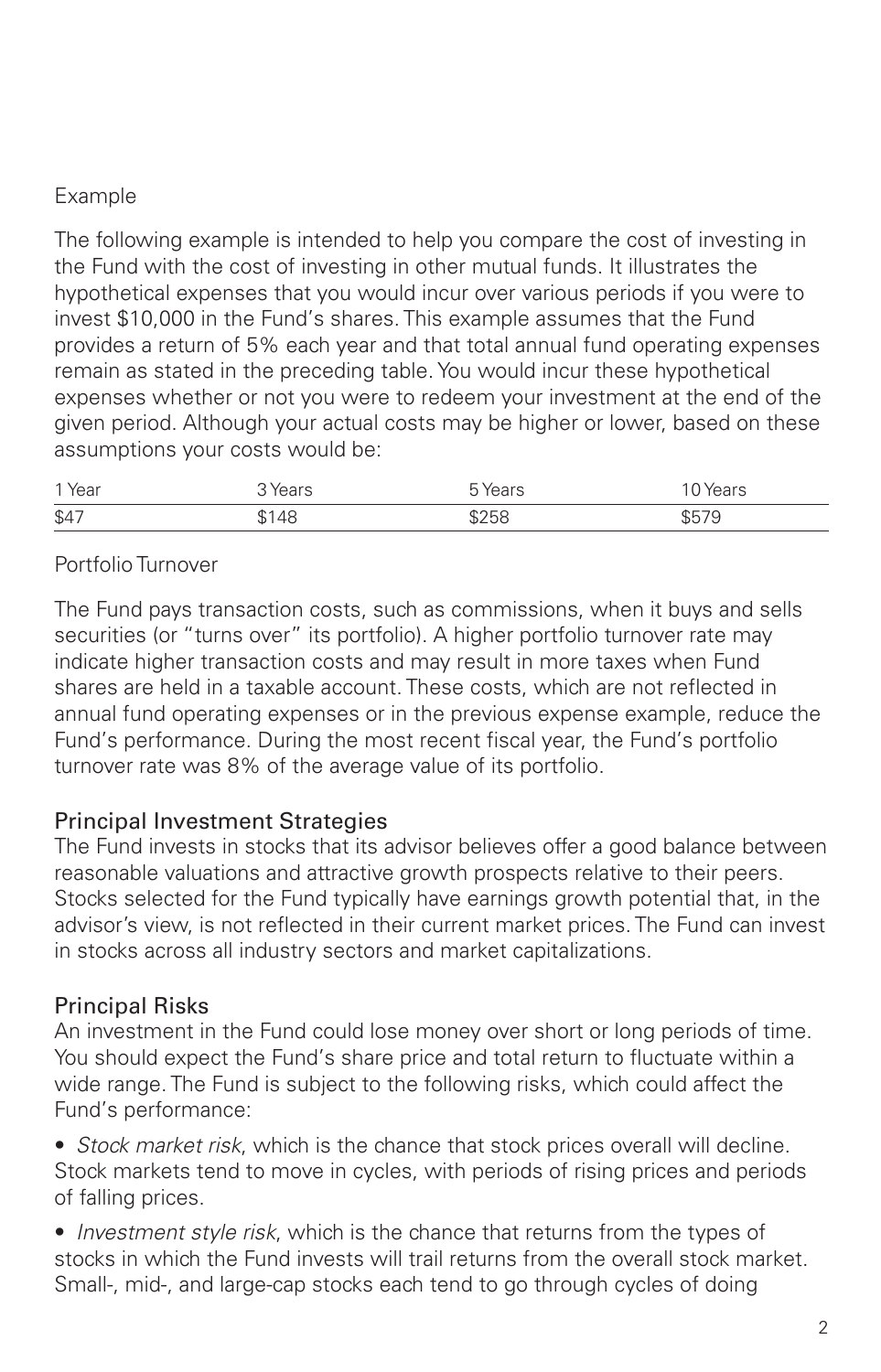better—or worse—than other segments of the stock market or the stock market in general. These periods have, in the past, lasted for as long as several years. Historically, small- and mid-cap stocks have been more volatile in price than large-cap stocks. The stock prices of small and mid-size companies tend to experience greater volatility because, among other things, these companies tend to be more sensitive to changing economic conditions.

- *Manager risk*, which is the chance that poor security selection will cause the Fund to underperform relevant benchmarks or other funds with a similar investment objective. In addition, significant investments in the health care and information technology sectors subject the Fund to proportionately higher exposure to the risks of these sectors.
- *Asset concentration risk*, which is the chance that, because the Fund tends to invest a high percentage of assets in its ten largest holdings, the Fund's performance may be hurt disproportionately by the poor performance of relatively few stocks.

An investment in the Fund is not a deposit of a bank and is not insured or guaranteed by the Federal Deposit Insurance Corporation or any other government agency.

# Annual Total Returns

The following bar chart and table are intended to help you understand the risks of investing in the Fund. The bar chart shows how the performance of the Fund has varied from one calendar year to another over the periods shown. The table shows how the average annual total returns of the Fund compare with those of a relevant market index and another comparative index, which have investment characteristics similar to those of the Fund. Keep in mind that the Fund's past performance (before and after taxes) does not indicate how the Fund will perform in the future. Updated performance information is available on our website at *vanguard.com/performance* or by calling Vanguard toll-free at 800-662-7447.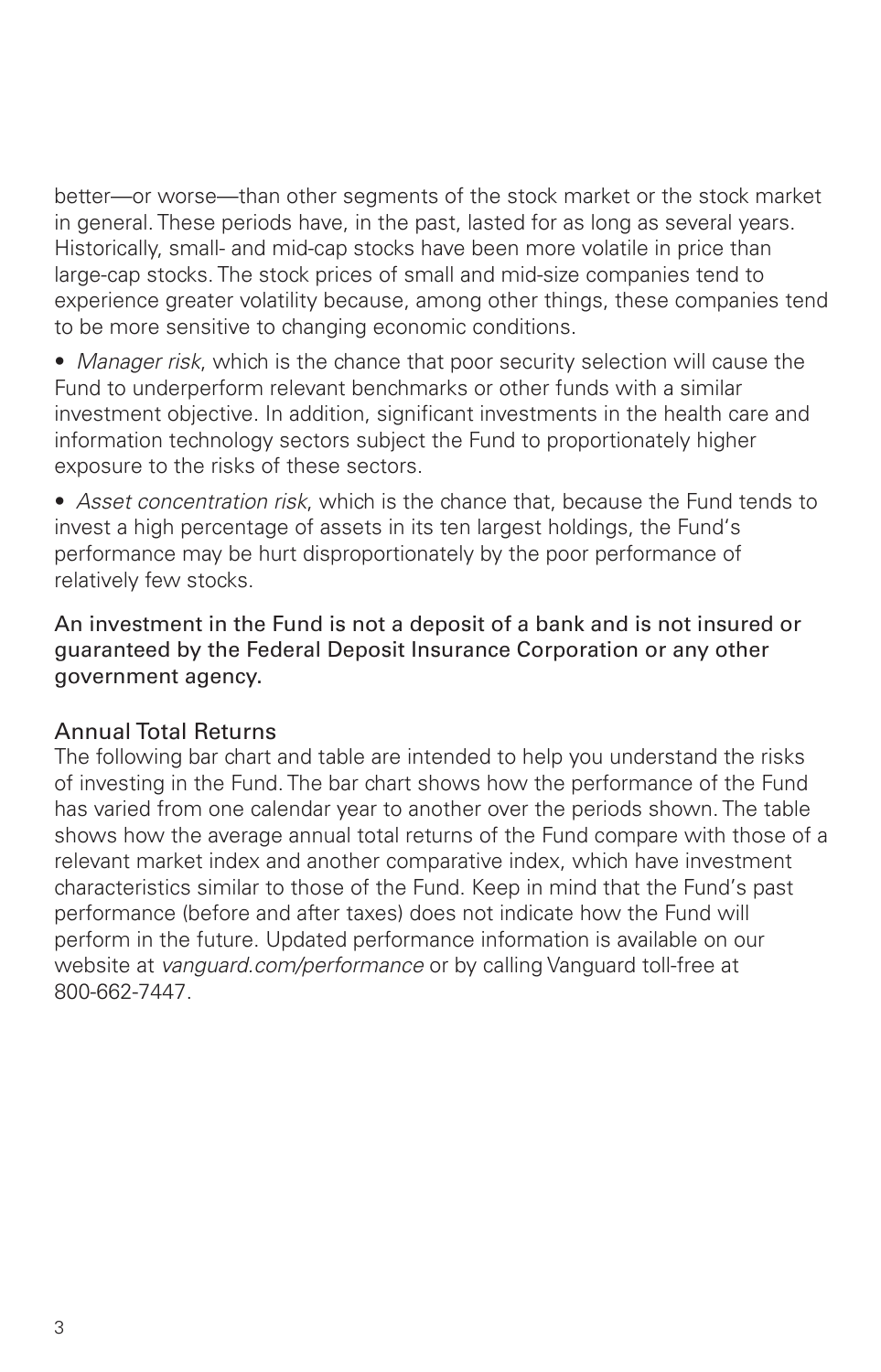

Annual Total Returns — Vanguard PRIMECAP Core Fund Investor Shares

During the periods shown in the bar chart, the highest and lowest returns for a calendar quarter were:

|         | <b>Total Return</b> | Quarter        |
|---------|---------------------|----------------|
| Highest | 16.81%              | June 30, 2020  |
| Lowest  | $-23.07\%$          | March 31, 2020 |

#### Average Annual Total Returns for Periods Ended December 31, 2021

|                                                             | 1 Year | 5 Years       | 10 Years |
|-------------------------------------------------------------|--------|---------------|----------|
| Vanguard PRIMECAP Core Fund Investor Shares                 |        |               |          |
| Return Before Taxes                                         |        | 24.42% 16.41% | 16.26%   |
| <b>Return After Taxes on Distributions</b>                  | 22.42  | 14.57         | 14.70    |
| Return After Taxes on Distributions and Sale of Fund Shares | 1576   | 1287          | 13.34    |
| MSCI US Prime Market 750 Index                              |        |               |          |
| (reflects no deduction for fees, expenses, or taxes)        |        | 26.63% 18.65% | 16.64%   |
| Dow Jones U.S. Total Stock Market Float Adjusted Index      |        |               |          |
| (reflects no deduction for fees, expenses, or taxes)        | 25.66  | 17.92         | 16.24    |

Actual after-tax returns depend on your tax situation and may differ from those shown in the preceding table. When after-tax returns are calculated, it is assumed that the shareholder was in the highest individual federal marginal income tax bracket at the time of each distribution of income or capital gains or upon redemption. State and local income taxes are not reflected in the calculations. Please note that after-tax returns are not relevant for a shareholder who holds fund shares in a tax-deferred account, such as an individual retirement account or a 401(k) plan. Also, figures captioned *Return After Taxes on Distributions and Sale of Fund Shares* may be higher than other figures for the same period if a capital loss occurs upon redemption and results in an assumed tax deduction for the shareholder.

#### Investment Advisor

PRIMECAP Management Company (PRIMECAP)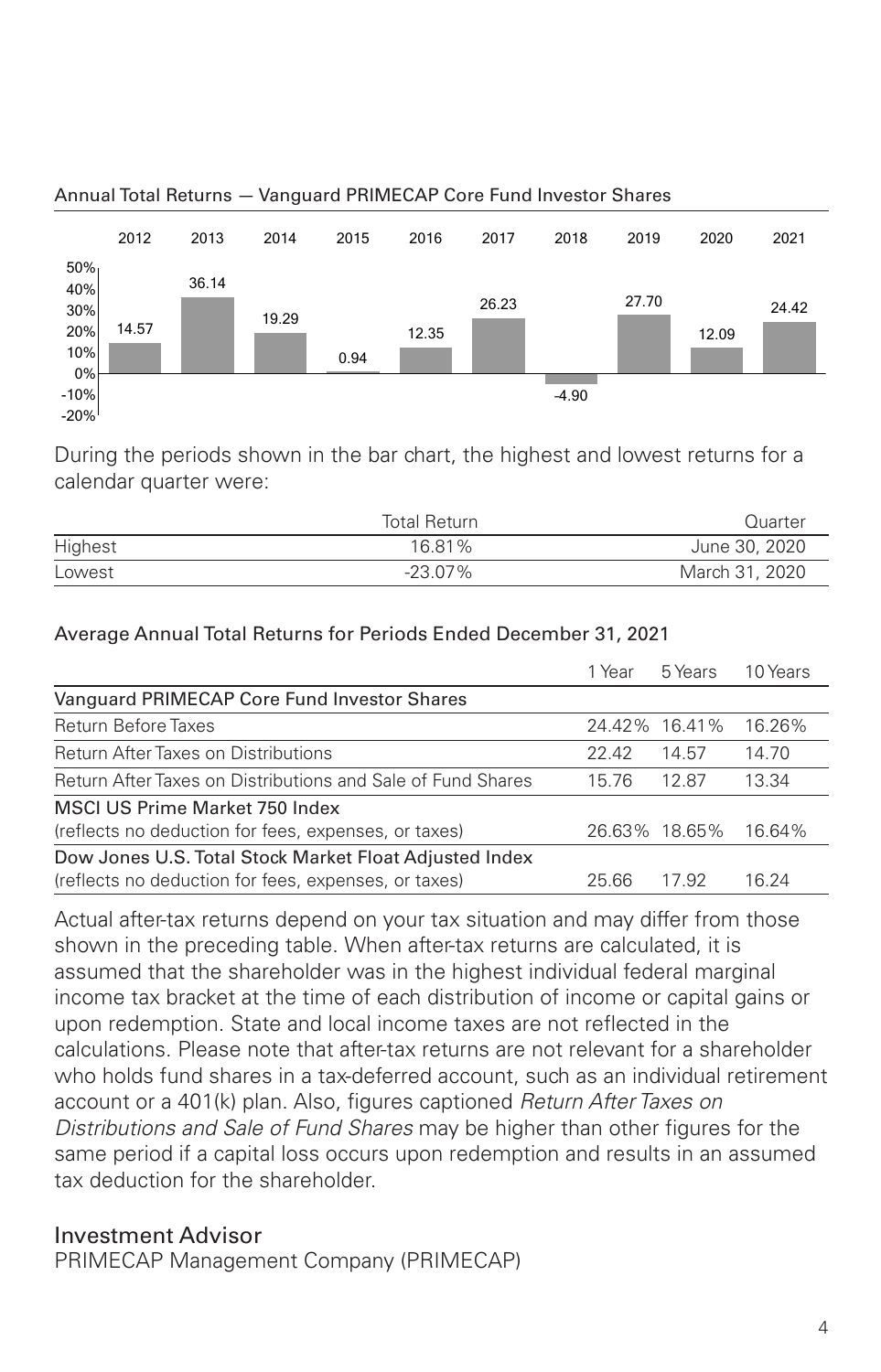Portfolio Managers

Joel P. Fried, President of PRIMECAP. He has co-managed the Fund since its inception in 2004.

Theo A. Kolokotrones, Chairman of PRIMECAP. He has co-managed the Fund since its inception in 2004.

Alfred W. Mordecai, Vice Chairman of PRIMECAP. He has co-managed the Fund since its inception in 2004.

M. Mohsin Ansari, Executive Vice President of PRIMECAP. He has co-managed the Fund since 2007.

James Marchetti, Executive Vice President of PRIMECAP. He has co-managed the Fund since 2015.

### Purchase and Sale of Fund Shares

The Fund is closed to new accounts for investors not enrolled in Vanguard Flagship Services® or Vanguard Personal Advisor Services®. Clients of these services may open new Fund accounts, without purchase limitations, in individual, joint, and/or personal trust registrations.

Current PRIMECAP Core Fund shareholders may invest up to \$25,000 per Fund account per year in the Fund. The \$25,000 limit includes the total amount invested during any calendar year in each Fund account. Dividends and capital gains reinvestments do not count toward the \$25,000 annual limit. Participants in certain qualified retirement plans may continue to invest in accordance with the terms of their plans. Certain qualifying asset allocation programs may continue to operate in accordance with the program terms.

You may purchase or redeem shares online through our website (vanguard.com), by mail (The Vanguard Group, P.O. Box 982901, El Paso, TX 79998-2901), or by telephone (800-662-2739). The minimum investment amount required to open and maintain a Fund account for Investor Shares is \$3,000. The minimum investment amount required to add to an existing Fund account is generally \$1. Financial intermediaries, institutional clients, and Vanguard-advised clients should contact Vanguard for information on special eligibility rules that may apply to them regarding Investor Shares. If you are investing through an intermediary, please contact that firm directly for more information regarding your eligibility. If you are investing through an employer-sponsored retirement or savings plan, your plan administrator or your benefits office can provide you with detailed information on how you can invest through your plan.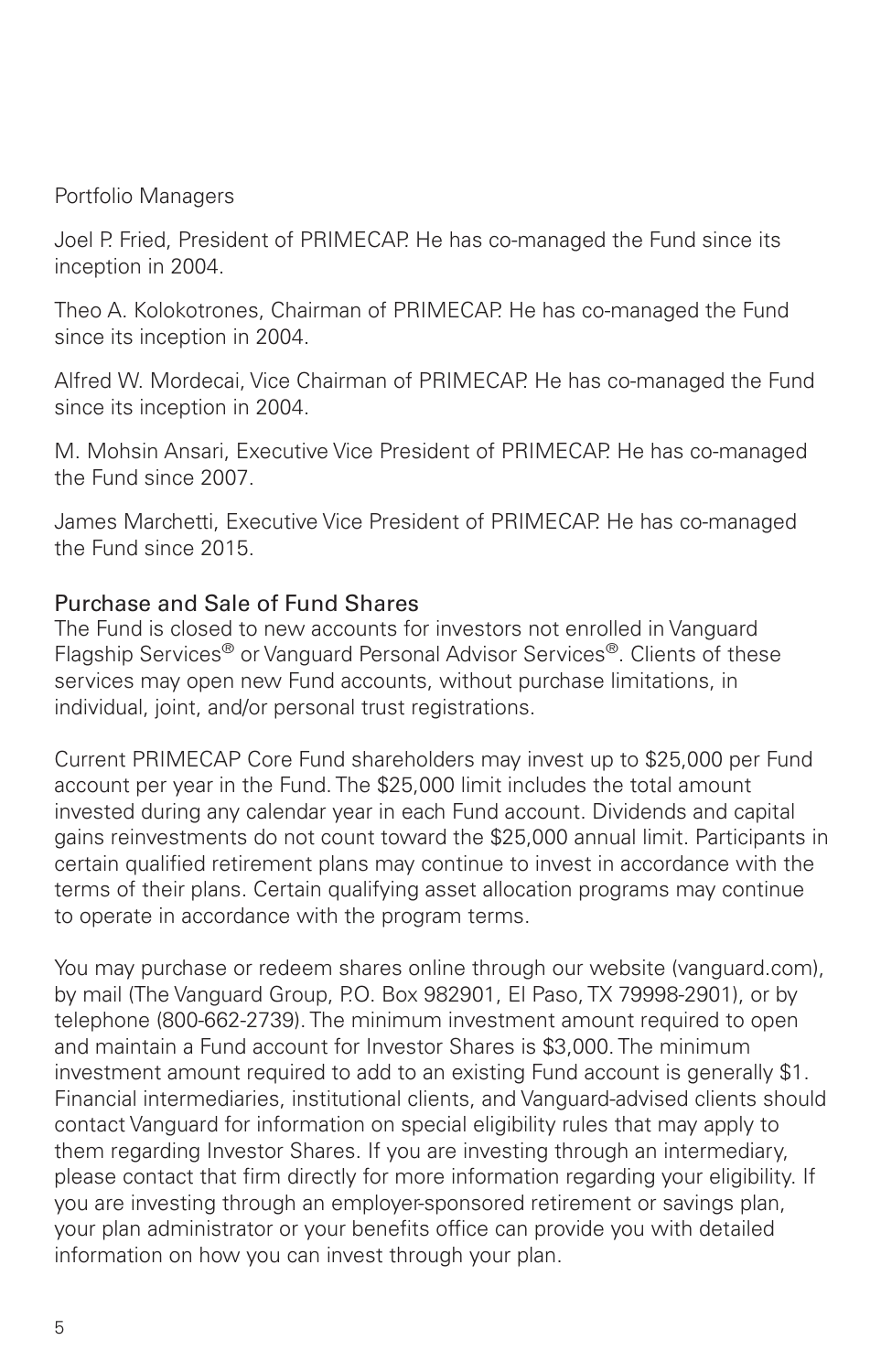### Tax Information

The Fund's distributions may be taxable as ordinary income or capital gain. If you are investing through a tax-advantaged account, such as an IRA or an employer-sponsored retirement or savings plan, special tax rules apply.

### Payments to Financial Intermediaries

The Fund and its investment advisor do not pay financial intermediaries for sales of Fund shares.